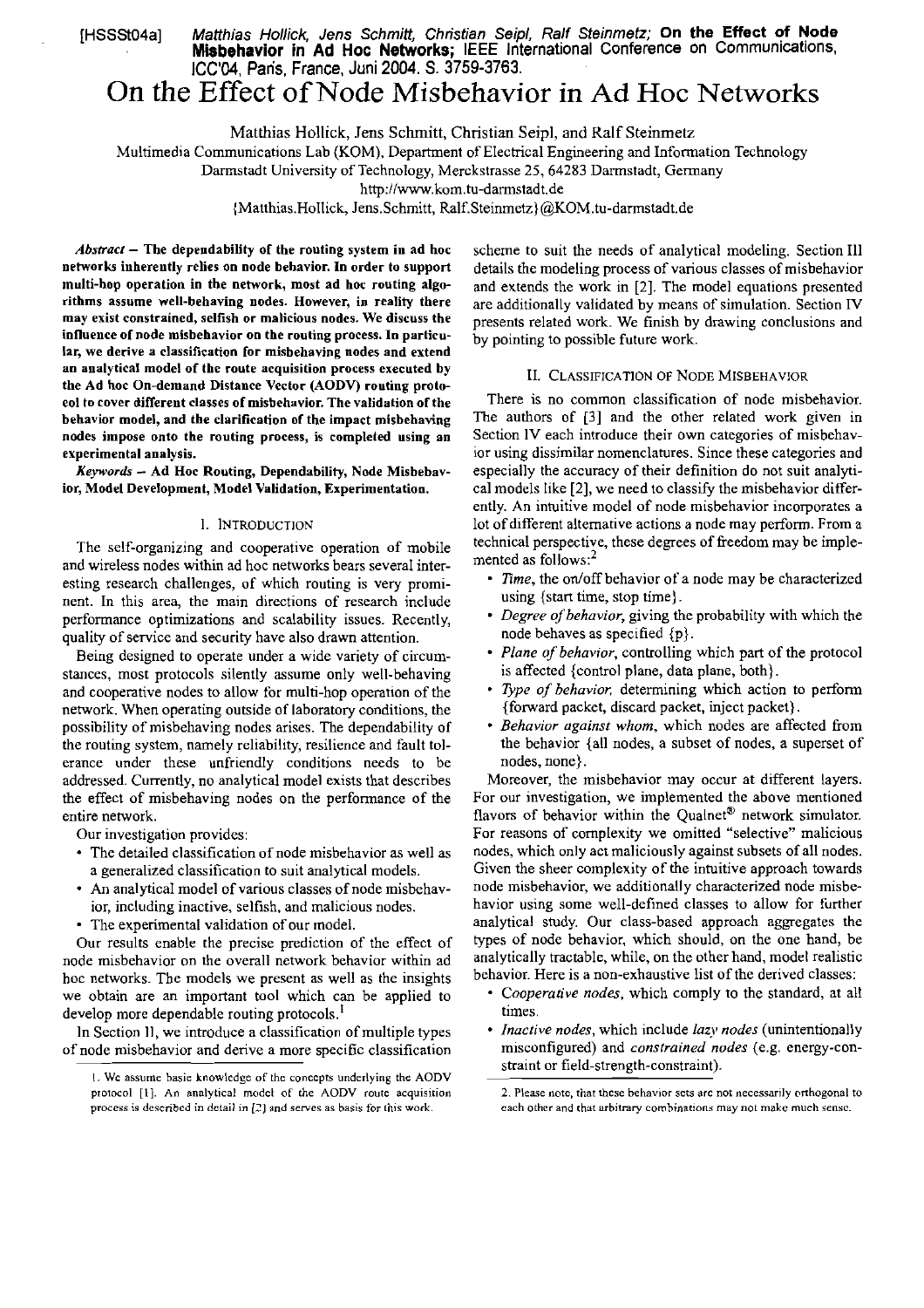- *Selfish nodes,* which optimize their own gain, with neglect for the welfare of other nodes.
- *Malicious nodes*, which inject false information and/or remove packets from the network.

We note that, depending on the degree of non-cooperation the nodes exhibit, selfishness may partially overlap with inactivity. Further restrictions to the classes are outlined in the corresponding sections below.

# **III. MODELING OF NODE MISBEHAVIOR**

Our model of node misbehavior is based on an idealized model of the route acquisition process executed by the AODV protocol which is presented in [2]. This model allows to predict the probability density function of estimated route lengths within the network. This metric describes the statistical relation between the distance of two nodes inside the modeled area and the corresponding probability of being connected. See [2] for the exact derivation of the base model. lmportant variables include the distance *d* between source and destination, which may be expressed using the hopcount *h* of the shortest path between these nodes. In combination with the node degree of the network M and the distribution of node positions we can derive the probability density  $p(d)$  and the corresponding probability distribution function *P(d)* which give the route length distribution inside the network.

Within this work, we extend the model to cover the effect of node misbehavior as well. We formulate the model for *inactive nodes, selfish nodes,* and *maliciow nodes.* The deformation of the probability distribution when misbehaving nodes are present allows to characterize the network behavior in comparison with the misbehavior-free case.

# *A. Inactii,e Nodes*

The behavior of *inactive nodes* can be easily described and traced analytically. In reality, they may be constrained nodes or lazy and misconfigured nodes which are intentionally or unintentionally not actively participating in route discovery and packet forwarding.

**Definition:** An *inactive node* is neither active on the control plane nor on the data plane. It does not cooperate during the routing process and does not forward any packets.

Our rnodel assumes that *inactive nodes* are neither the source nor the destination of a route. Since our definition of behavior concerns the network layer, these nodes may operate on layer 2. We assurne that *inactive nodes* do not cause errors



Figure I: Results of Test1 without Inactive Nodes and Model Preditions.

on the layers below the network layer. Within our model, *inactive nodes* are extracted from the network. The number of nodes is effectively decreased by the number of *inactive nodes.* Let the proportion of *inactive nodes* be  $q_{i,n}$  and the total number of nodes be *n* . The number of *inactive nodes* is then  $q_{in}$ <sup>n</sup> and the number of active nodes  $(1-q_{in})n$ . Only the active nodes participate in the route discovey cycle.

As expected, the node density decreases as the number of *inactive nodes* increases. The average numher of nodes within a transmission radius is given by the node degree *M.* Using the results of [2] we obtain: and the number of active node<br>
and the number of active node<br>
des participate in the route disconvected, the node density decreans<br>
modes increases. The average nu<br>
ission radius is given by the not<br>
ts of [2] we obtain:<br>  $\sqrt{4}$ 

$$
r'_{0} = \sqrt{\frac{A}{\pi n (1 - q_{in})}} = \frac{1}{\sqrt{(1 - q_{in})}} \sqrt{\frac{A}{\pi n}} = \frac{r_{0}}{\sqrt{(1 - q_{in})}}.
$$

The node degree,  $M'$ , is thus  $M' = (r/r_0)^2 = (r/r_0)^2 (1 - q_{in}) = M(1 - q_{in})$  if we conthus sider inactive nodes, the so called normalized radius being  $r'_{N} = \sqrt{M'}$ . As long as the network is sufficiently connected, normal operation will be possible. With increasing number of inactive nodes and decreasing density respectively, the network gets partitioned and the communication will be restricted to subsets of nodes. See Figure 1 and Figure 2 for a visualization of the tests with inactive nodes. The experimental validation within a 500 nodes setup with initially  $M = 9$ showed 50 and 100 inactive nodes can easily be tolerated. From 150 *inactive nodes* onwards  $(M' = 6.25)$  the first drops in connectivity are visible. For 200 ( $M' = 5.38$ ) the routing is significantly burdened, while increasing the number to as high as 250 renders the network nearly disconnected.

### *B. Selfsh Nodes*

Selfish nodes maximize their own gain. They do not aid other nodes on the data-plane, thus actively discarding packets routed through them. On the other hand, to be able to send and receive packets from other nodes, they are cooperative on the control-plane, namely the routing process.

**Definition:** A *selfsh node* does not forward any data packets for other nodes except for himself. He cooperates during the route discovery cycle to maintain a concise routing table and to be present in other routing tables.

Due to *selfiih nodes,* routes that exist (cooperation for route discovey) may not he used to relay any packets to the destination (non cooperation for data packets). Within standard AODV neither source nor destination are able to detect this misbehavior. From a destination perspective there is an active **stination are able to detect this**<br>
on perspective there is an active<br>
measured data with confidence interval  $\frac{1}{1-\frac{1}{1-\frac{1}{1-\frac{1}{1-\frac{1}{1-\frac{1}{1-\frac{1}{1-\frac{1}{1-\frac{1}{1-\frac{1}{1-\frac{1}{1-\frac{1}{1-\frac{1}{1-\frac{1}{1-\frac{1}{1-\frac{1}{1-\frac{1}{1-\frac{1}{1-\frac$ 



**Figurc 2: Rcsrilts of Tcstl wich** 50. 100, 150. **nnd** 200 **Iiiactive Nodcs.**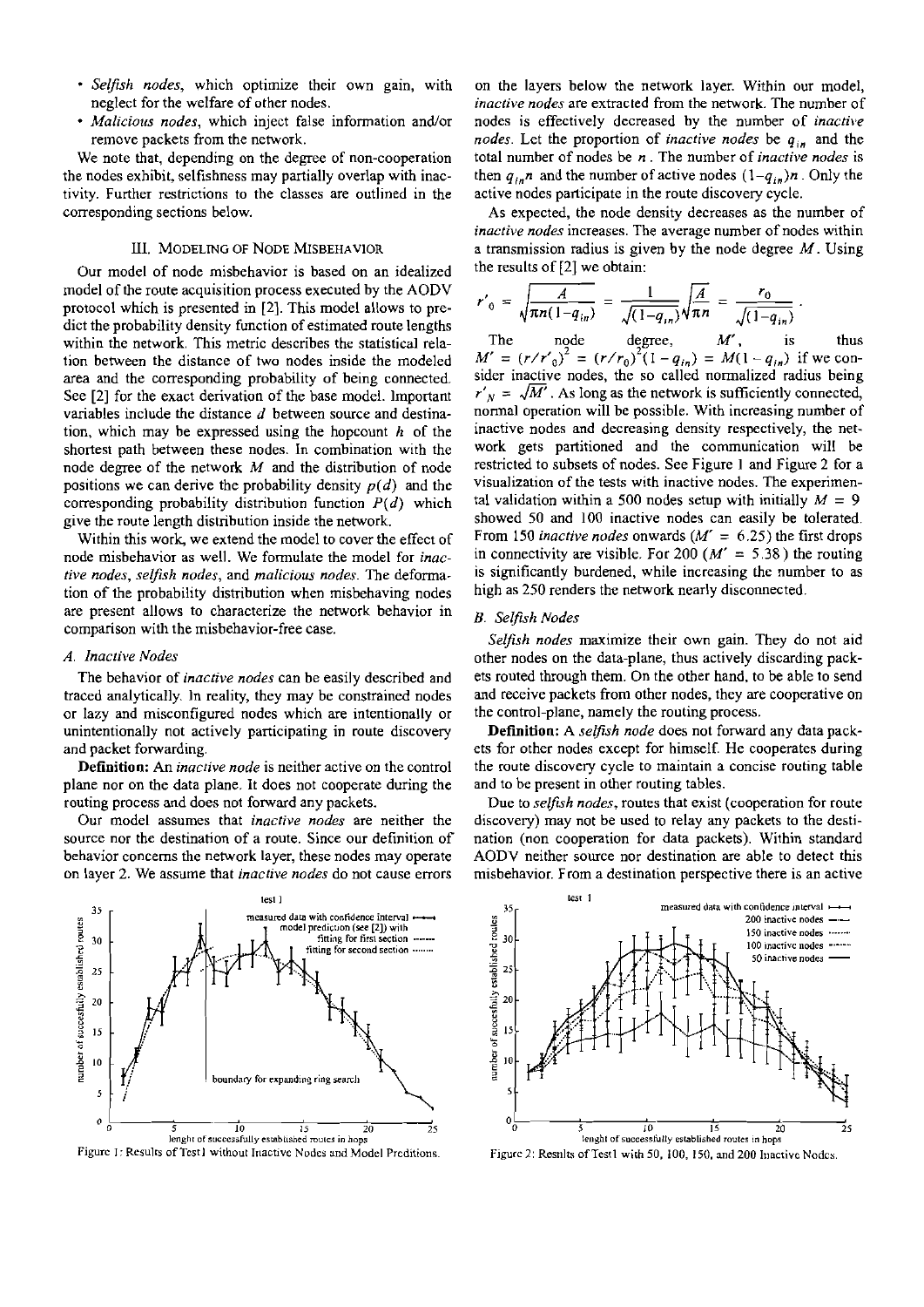

route. However, it is not possible to predict which packets Studying the standard AODV behavior, the consequences arrive using this route. From the source perspective, the appli- of *black hole* behavior is obvious. *RREOs* 

behavior as follows. If we insert a fraction  $q_{dp}$  of nodes which do not forward data packets, we obtain an error probability of  $q_{dp}$  for neighboring nodes using a point-to-point nation, the RREP is correctly accepted by the source and the connection. The errors on layer two and below may also add data transfer should also be successful connection. The errors on layer two and below may also add data transfer should also be successful. If the *RREQ* only some additional loss. In the absence of *selfish nodes*  $1 - q$  is reaches and or multiple block holes, some additional loss. In the absence of *selfish nodes*  $1-q$  is reaches one or multiple *black holes*, the source sends data the success probability. Since the errors induced by *selfish* towards are of these Narmal mater the success probability. Since the errors induced by *selfish* towards one of these. Normal protocol operation assumes *nodes* are independent of link layer errors, the combined suc-<br>only one destination node, introducing nodes are independent of fink layer errors, the combined suc-<br>cess probability is  $(1 - q)(1 - q_{dp})$ . This holds for neighbor-<br>ing nodes except when the packets are sent to the *selfish node*<br>itself as being one hop away from probability holds for each node independent of predecessors.<br>For h hops, the resulting probability of a successful data<br>month with the "sometition". We can model this behavior packet transmission is  $((1-q)(1-q_{dp}))^h$ . To be precise, we packet data would need to correct this term using the number of data using the areas dominated by *black holes* vs. the area domi-<br>attenma to and from the salfah node. We posted this additional by the original destination streams to and from the *selfish node*. We neglect this addi-

Combining of the resulting probability with the results from valid destination. The distance may thus served as  $\frac{1}{1}$  we abtain a medified function for the methodility mass. **[2],** we obtain a modified function for the probability meas- describe the influence 0f *Hack*  Ure, which now gives the estimated number and probability of Let US assume only one *black hole* within the network, that routes which carry data streams without errors. This does not all nodes are randomly placed, and that the number of nodes is<br>include the number of selfish routes or the estimated number very large. In this simple case, we include the number of selfish routes or the estimated number of discarded data packets. See Figure 3 for the estimated ence to illustrate the behavior. Figure *5* shows a 25 node deformation of the curve for a probability of 10% *selfish* example. The *black hole* effectively separates the network *nodes.* Since out *seljsh nodes* take part in the route discovery into two areas. All nodes closer to the *black hole* than to the cycle, the distribution of routes does not change, reflecting the destination will be trapped. The border between the areas is non transparency of *selfish nodes* to all other nodes. The given by the perpendicular bisector between the *black hole* behavior of this sort of nodes is more severe to the network and the real destination. The catchment behavior of this sort of nodes is more severe to the network and the real destination. The catchment area is restricted to the than the behavior of *inactive nodes*.<br>( $n+1$ ) the part of the simulation area in heing the nu

*Malicious nodes* reduce the utility of the network, without<br>gard for their own gain. Maliciousness may naturally take Since our initial assumptions include the random placement regard for their own gain. Maliciousness may naturally take Since our initial assumptions include the random placement on many forms. We choose the notion of *black holes*, which masquerade with a fake destination and thus try to attract vidual catchment areas to be approximately  $1/(n + 1)$  of all

Definition: A *malicious node* abuses the cooperation

faked route reply claiming to have a one hop route to the destination. If data packets arrive. the *black hole* discards these tion, the symbolic figures used to represent the shape of the packets. sphere of influence are a circle and a square):

arrive using this route. From the source perspective, the appli-<br>cation level packets are sent, but there is no reply. Tracing the a node is or knows of the destination and answers with a cation level packets are sent, but there is no reply. Tracing the a node is or knows of the destination and answers with a data packets inside the network is also then not possible.  $RREF$  The source of the request accepts the packets inside the network is also then not possible. *RREP*. The source of the request accepts the first incoming We modify our model equations to describe the selfish answer and then only the answers with the same or answer and then only the answers with the same or newer des-<br>tination sequence number and lower hopcount (i.e. shorter and current routes). If the *RREQ* only reaches the intended destiroute will win the "competition". We can model this behavior tional factor without loss of generality. valid reply if it is located in the sphere of influence of the tional factor without loss of generality. Valid reply if it is located in the sphere of influence of the Combining of

 $(n + 1)$  th part of the simulation area, *n* being the number of *C Malicious Nodes black holes.* See Appendix A for the mathematical proof of

routes and data packets.<br> **The consequences for the route discovery process are**<br> **Definition:** A malicious node abuses the cooperation devastating. A successful transmission of data is only possible among nodes to hinder operation of the network. if the source node is located in the catchment area of the<br>Definition: A black hole answers each route request with a intended destination node. Calculation of the estimated **Definition:** A *black hole* answers each route request with a intended destination node. Calculation of the estimated dis-<br>ked route reply claiming to have a one hop route to the des-<br>ance from a *black hole* gives (see A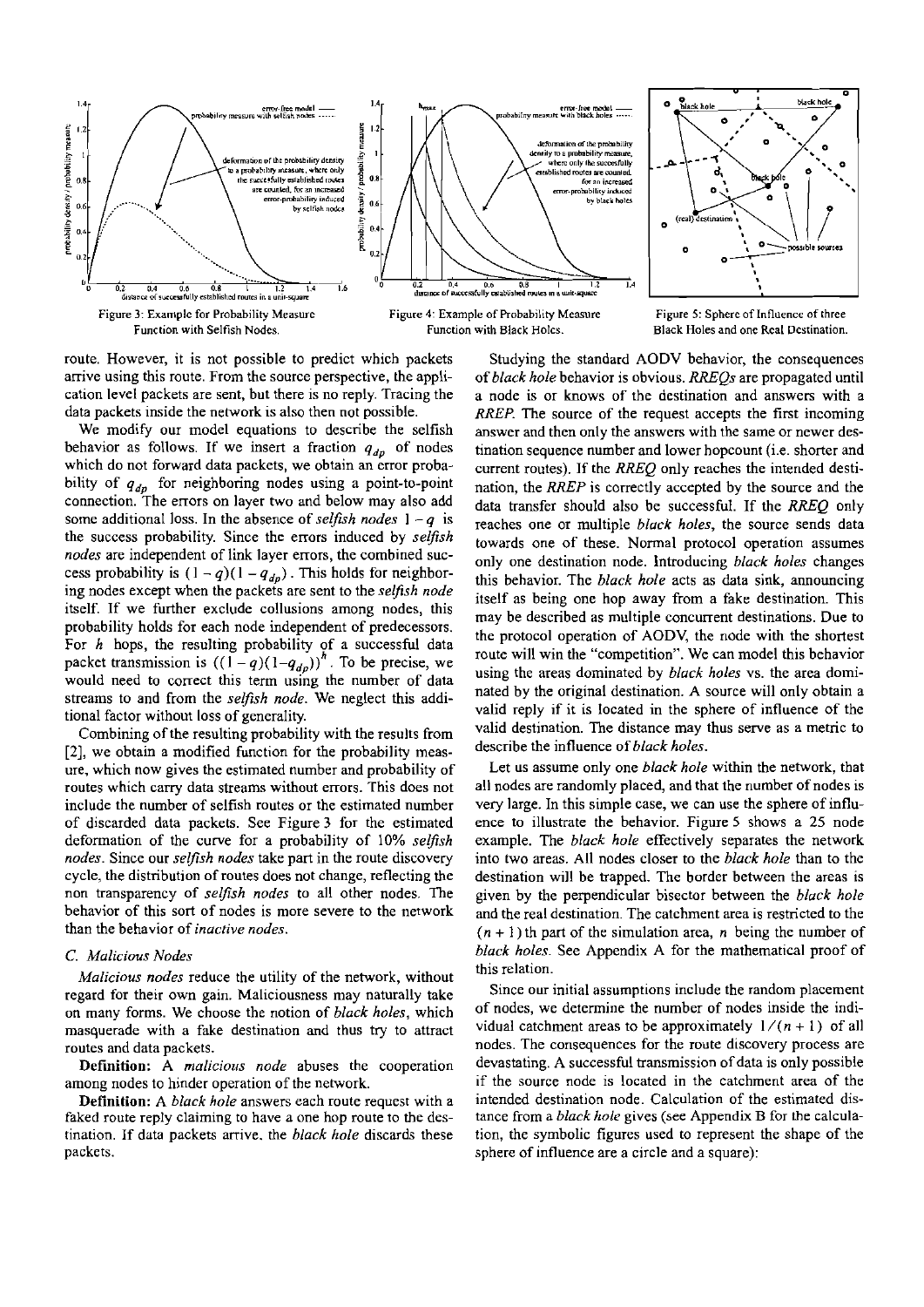$$
h_{max} = \frac{d_{max}}{r_1} = \frac{1}{r_1} \sqrt{2A}, \quad h_{max}^{\square} = \frac{1}{r_1} \sqrt{\frac{2A}{n+1}} = h_{max} \sqrt{\frac{1}{n+1}},
$$
  

$$
h_{max}^{\circ} = \frac{1}{r_1} \sqrt{\frac{4A}{\pi(n+1)}} = h_{max} \sqrt{\frac{2}{\pi(n+1)}}.
$$

As a consequence, all destinations farther than  $h_{max}/2$ away from the source will probably be black holes. The deformation of the resulting probability measure curve will be very strong. For distances greater  $h_{max}/2$ , the number of valid routes will heavily decrease since a black hole will most probably answer the **RREQ.** Figure 4 depicts a qualitative estimate of the probability measure function. As a result. we see that even a few black holes may hinder large areas of the network being connected. Black holes are able to inflict far more damage than the other types of misbehavior we discuss.

I) Experimental Validation for Malicious Nodes: The expenments to validate the *malicious node* model are Test2 for pure AODV and Test3 for Gossip enhanced AODV (see Table **1** in Appendix C for the simulation parameters). In order to quantify the impact on the data-plane, we simulated 25 continuous CBR streams. Using a rate of 4 packets/sec of size 512Byte, we obtain a rate of 2kByte/s. We used a stationary scenario for our simulation.

Figure 6 and Figure 7 show the impact of **as** few as 2% of black holes (10 from 500 nodes) for AODV and Gossip enhanced AODV respectively. The predicted decrease is noteworthy and can be seen in both figures. Comparing the numencal result with our prognosis we obtain:

$$
h_{max}^{AODV} = \frac{\theta_{AODV}}{r_1} \sqrt{2A} = \frac{1.064}{176.679} \sqrt{2(3742.92m)^2} \approx 31.8,
$$
  

$$
h_{max}^D = h_{max} \sqrt{\frac{1}{n+1}} = 31.8 \sqrt{\frac{1}{11}} \approx 9.6, \text{ and}
$$
  

$$
h_{max}^o = h_{max} \sqrt{\frac{2}{\pi(n+1)}} = 31.8 \sqrt{\frac{2}{11\pi}} \approx 7.67.
$$

Please note that the initial parameterization of our model is described in detail in [2]. The results confirm the prediction that the drop would occur around  $h_{max}/2$  which gives  $h = 4$ or  $h = 5$  as also seen in the simulation. The calculation of the loss the black hole introduces is performed using:  $d = h(d)r_1$  and  $h^{\circ}_{max}/2 \approx 3.8 \Rightarrow d = 0.181$ . Integration of the probability measure function gives:

$$
P(d) = \int_{0}^{0.181} p(d)dd = \int_{0}^{0.181} (1 - q_{ers})^{\frac{d\theta_{ers}}{r_1}} 2d(d^2 - 4d + \pi)dd
$$

$$
\approx 0.08217 = 8.22\%
$$

This proved an accurate prediction for our experimental results which are:  $P(d) = 0.0811$  with standard deviation  $\sigma = 0.04462$ . Further experimental results to illustrate the influence of different types of misbehavior in amore macroscopic fashion cannot be presented due to space constraints.

## IV. RELATED WORK

Most ad hoc routing protocols consider the existence of non protocol confomant nodes to be only of minor importance. Firstly, there is some general work in the area of ad hoc networks and security, of which Zhou and Haas [4] and Hubaux



Figure 7: Results of Test3 (Gossip enhanced AODV) with 2% Black Holes.

et al. [5] are prominent. These elucidate common problems and threats related to ad hoc networks. Solutions for some of the discovered problems can be found in various works including [6], [7], [8], and [9]. Herein, a common approach towards secure ad hoc routing protocols is the use of cryptographic mechanisms to secure the ad hoc routing process. In addition, there exist some related work that tries to mitigate the misbehavior of nodes including [10] and [11]. These existing approaches to secure ad hoc networks build on differing prerequisites, ranging from a single security association between the corresponding nodes to the assumption of an always available public key infrastructure to support operation. The effects of node misbehavior, against which some of the named proposals are targeted, have not yet been well descnbed. Some work, such as Michiardi and Molva [3], [12] describe the influence of misbehaving nodes. The underlying simulation approach, however, cannot be easily generalized. One thing that is missing in literature is an analytical description of the effects that misbehaving nodes induce.

# V. CONCLUSIONS

We have discussed the effects of node misbehavior in ad hoc networks. Starting with a general and intuitive classification of node misbehavior, we denved well-defined classes of misbehavior suitable for analytical study. An analytical model covering the different types of misbehavior was presented and adjoined to an existing analytical model of the idealized route acquisition process within AODV [2]. To gather insights on